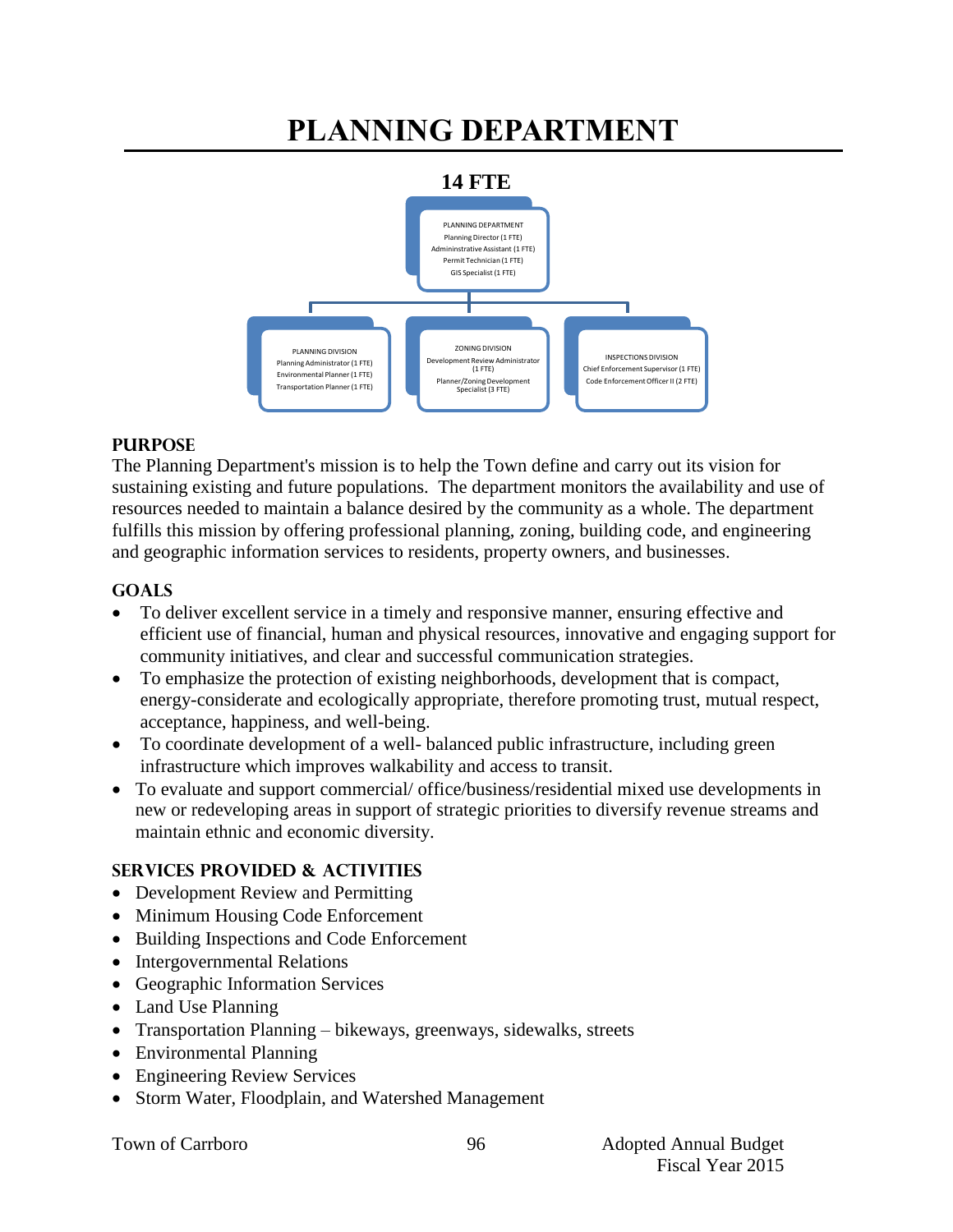- Energy Planning and climate protection/resiliency
- Staff Support for Advisory Boards

# **PREVIOUS YEAR ACCOMPLISHMENTS**

- Completion of Wilson Park Multi-use Path (Bolin Creek, Phase 1A) planning, design, and construction.
- Closeout of the \$311,000 energy efficiency retrofit grant that produced improvements in 113 pre-existing single‐family and multifamily units and provided 5 small commercial loans for projects in 3 separate commercial buildings, surpassing the goal of 100 residential units and 4 commercial loans. Energy and cost savings are estimated to be 21 percent or more, which converts to almost \$40,000 a year at current utility rates.
- Certificates of Occupancy for 73 new residential units valued at \$14.1 M; 17,600 square feet of renovated and 21,000 square feet of new commercial space valued at \$2.8 M and \$3.2 M, respectively.
- Initiation of corporate strategic energy planning initiative.
- Reconfiguration of GIS data to ARCOnline; launching of GIS web applications for small screen users.

# **UPCOMING FISCAL YEAR OBJECTIVES**

- Complete a Parking Management planning process.
- Complete construction planning and support for construction administration of Bolin Creek Phase 1B and Morgan Creek greenways.
- Initiate preliminary design process for sidewalk on South Greensboro Street.
- Coordinate sustainability action planning effort; maintain engagement with local governments in the region and statewide on energy efficiency initiatives, including planning for ongoing sustainability of local efforts (e.g. residential and commercial retrofits, LED street lights)
- Update and streamline permit application processes, maximizing use of technology.

## **BOARD PRIORITIES**

Diversify revenue stream. Enhance and sustain quality of life/place issues for everyone. Protect historic neighborhoods and maintain Carrboro's unique identity.

## **OBJECTIVES**

- 1. Evaluate and schedule completion of Comprehensive LUO review/update.
- 2. Evaluate need for strategic or comprehensive planning/update.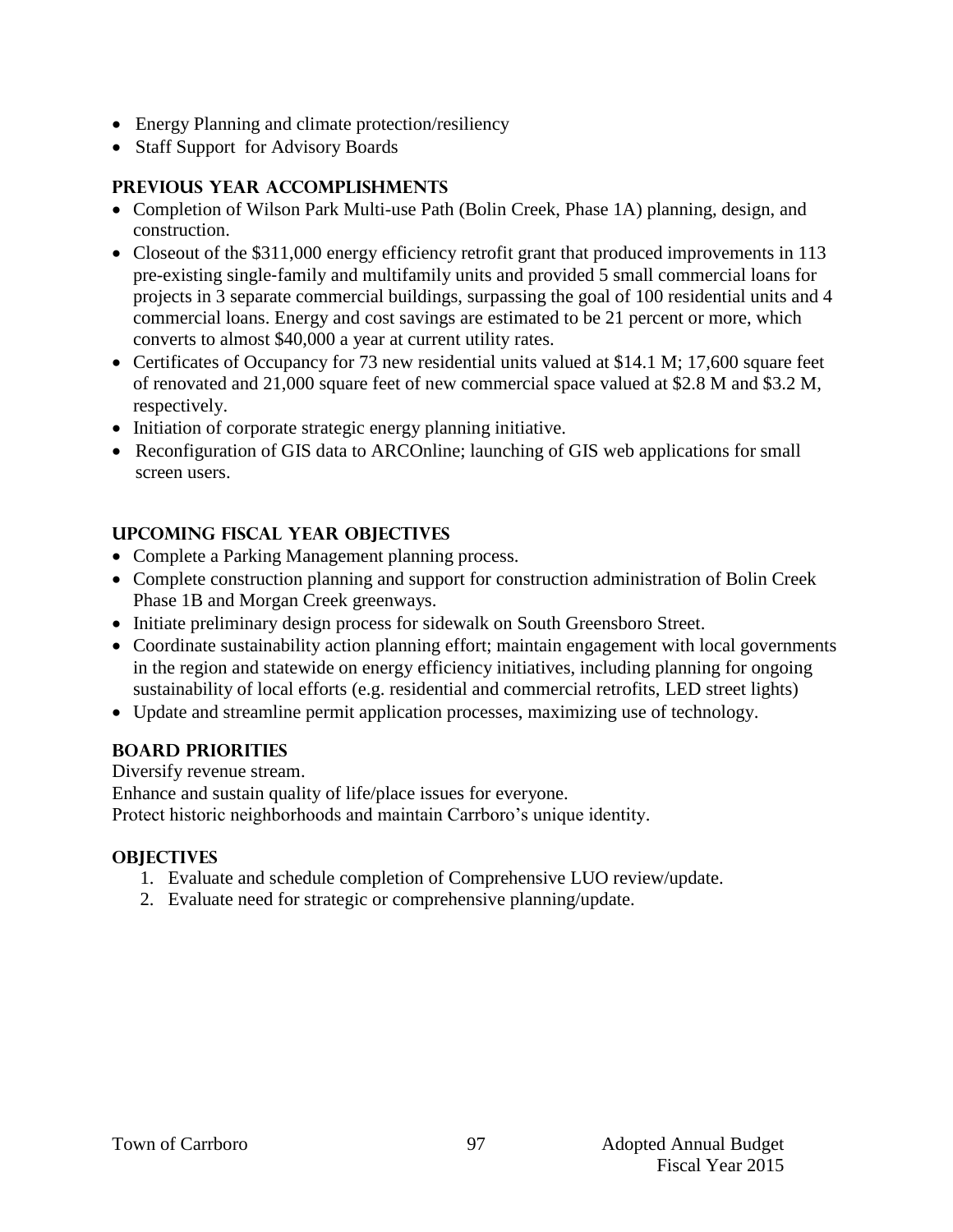# **PERFORMANCE MEASURES**

|                                                                                                 | FY2011-12<br><b>ACTUAL</b> | FY2012-13<br><b>ACTUAL</b> | FY2013-14<br><b>ESTIMATED</b> | FY2014-15<br><b>PROJECTED</b> |
|-------------------------------------------------------------------------------------------------|----------------------------|----------------------------|-------------------------------|-------------------------------|
| # of LUO Amendments                                                                             | 5                          | 6                          | 12                            | 5                             |
| # of Conditional Use<br>Permits                                                                 | 3                          | 3                          | $\mathbf{1}$                  | 1                             |
| # of Special Use Permits                                                                        | $\overline{2}$             | $\overline{0}$             | $\mathbf{1}$                  | $\mathbf{1}$                  |
| # of Zoning Permits                                                                             | 86                         | 89                         | 90                            | 90                            |
| # of Bldg Permits for<br>New Residential Units in<br>Town                                       | 92                         | 55                         | 50                            | 60                            |
| <b>Estimated Building</b><br><b>Permit Construction</b><br>Value for New<br>Residential in Town | \$14.5 M                   | \$11.2 M                   | \$10.9 M                      | \$10 M                        |
| <b>Estimated Building</b><br>Permit Value for New<br>Commercial in Town                         | \$15.6 M                   | \$4 M                      | \$4.5 <sub>M</sub>            | \$6.9 M                       |
| # of Cos Issued for New<br>Residential Units in<br>Town                                         | 79                         | 56                         | 53                            | 50                            |
| Inspections per day per<br><b>Inspector FTE</b>                                                 | 8.7                        | 10.1                       | 9.4                           | 10                            |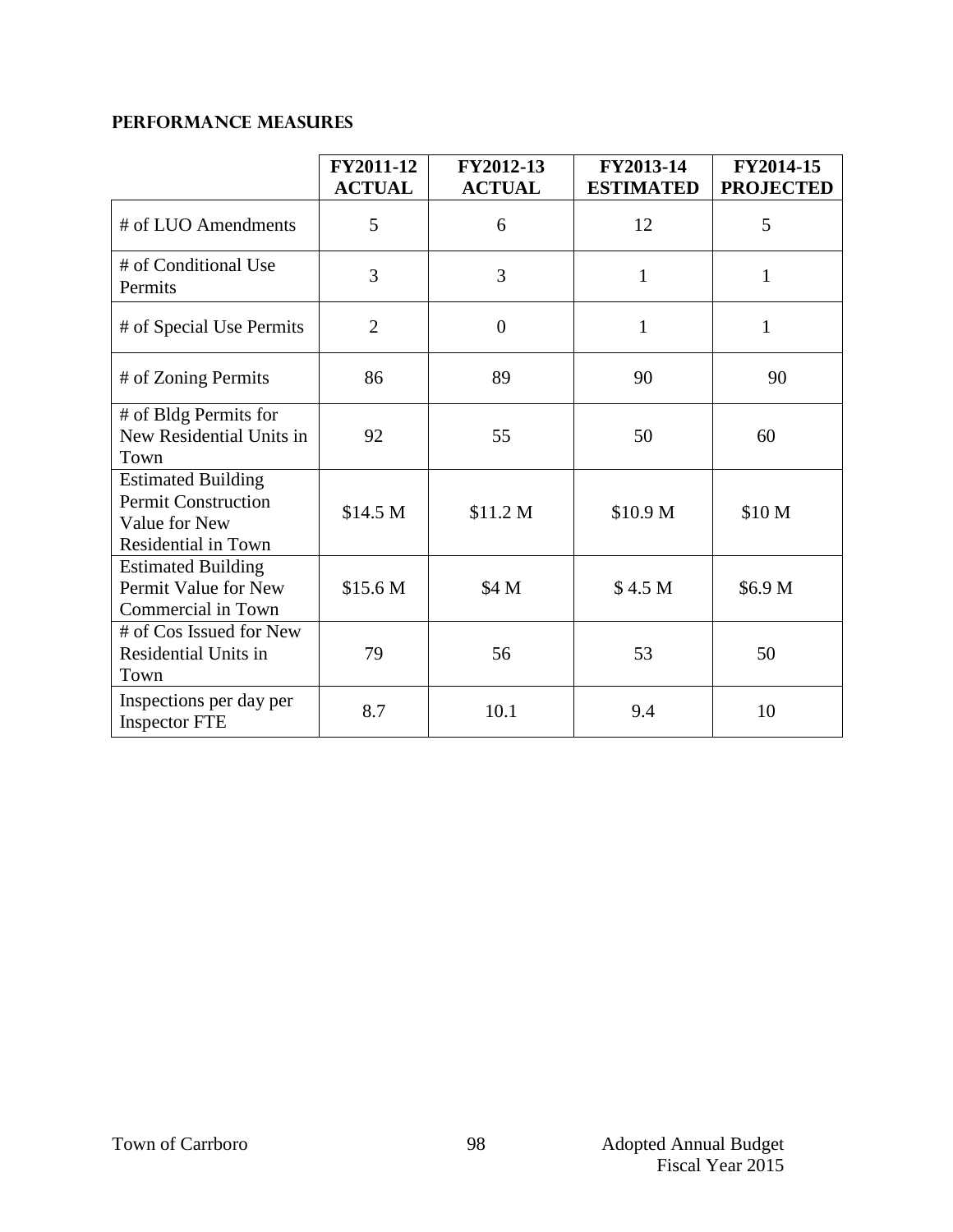# **Budget summary PLANNING - DEPARTMENTAL TOTAL**

|                       | 2012-13<br><b>ACTUAL</b> | 2013-14<br><b>ADOPTED</b><br><b>BUDGET</b> | 2014-15<br><b>ADOPTED</b><br><b>BUDGET</b> | <b>CHANGE</b> |
|-----------------------|--------------------------|--------------------------------------------|--------------------------------------------|---------------|
| <b>SUMMARY</b>        |                          |                                            |                                            |               |
| <b>PERSONNEL</b>      | 967,485                  | 1,054,246                                  | 1,079,437                                  | 2%            |
| <b>OPERATIONS</b>     | 121,320                  | 207,658                                    | 248,133                                    | 19%           |
| <b>CAPITAL OUTLAY</b> |                          |                                            |                                            | 0%            |
| <b>TOTAL</b>          | 1,088,804                | 1,261,904                                  | 1,327,570                                  | 5%            |

#### **CHANGES IN BUDGET from PRIOR YEAR ADOPTED BUDGET**

The change in personnel reflects an increase in salary. Operations increased with additional engineering services and parking plan study cost.

# Planning Department *Division Level Summaries*

## **PLANNING SUPERVISION 540**

|                       | 2012-13<br><b>ACTUAL</b> | 2013-14<br><b>ADOPTED</b><br><b>BUDGET</b> | 2014-15<br><b>ADOPTED</b><br><b>BUDGET</b> | <b>CHANGE</b> |
|-----------------------|--------------------------|--------------------------------------------|--------------------------------------------|---------------|
| <b>SUMMARY</b>        |                          |                                            |                                            |               |
| <b>PERSONNEL</b>      | 454,214                  | 463,498                                    | 474,832                                    | 2%            |
| <b>OPERATIONS</b>     | 100,015                  | 175,734                                    | 215,247                                    | 22%           |
| <b>CAPITAL OUTLAY</b> |                          |                                            |                                            | 0%            |
| <b>TOTAL</b>          | 554,228                  | 639,232                                    | 690,079                                    | 8%            |

## **changes in budget from prior year adopted budget**

The change in personnel reflects an increase in salary. Operations increased due to additional engineering services and parking plan study cost.